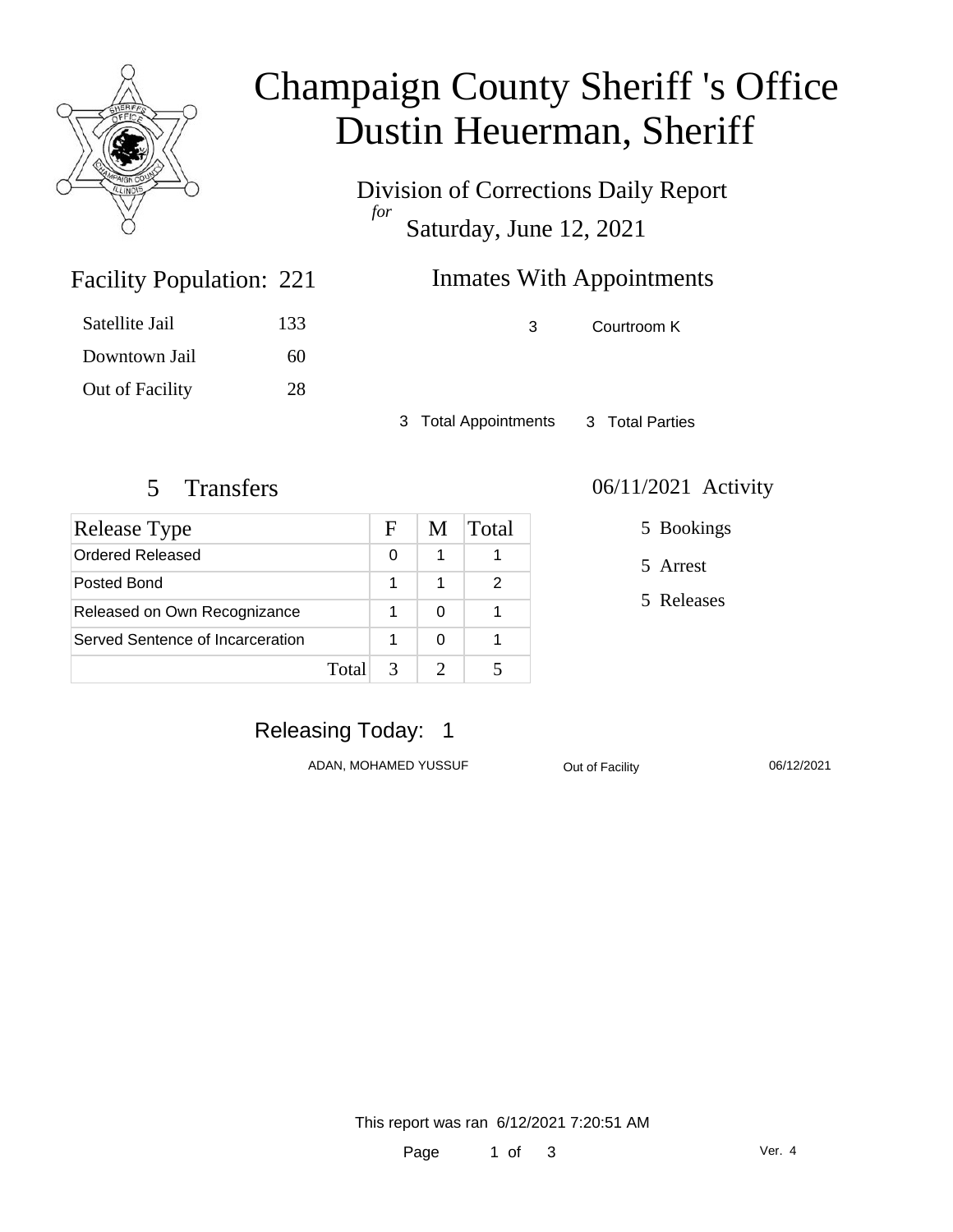

# Champaign County Sheriff 's Office Dustin Heuerman, Sheriff

Division of Corrections Daily Report *for* Saturday, June 12, 2021

#### Custody Status Count

- Electronic Home Dentention 27
	- Felony Arraignment 3
	- Felony Pre-Sentence 7
		- Felony Pre-Trial 128
	- Felony Sentenced CCSO 3
	- Felony Sentenced IDOC 30
	- Felony Sentenced Other 1
		- Hold Other 1
	- Hold Sentenced CCCC 1
	- Misdemeanor Arraignment 2
		- Misdemeanor Pre-Trial 7
			- Petition to Revoke 3
			- Remanded to DHS 7
		- Traffic Sentenced CCSO 1
			- Total 221

This report was ran 6/12/2021 7:20:51 AM